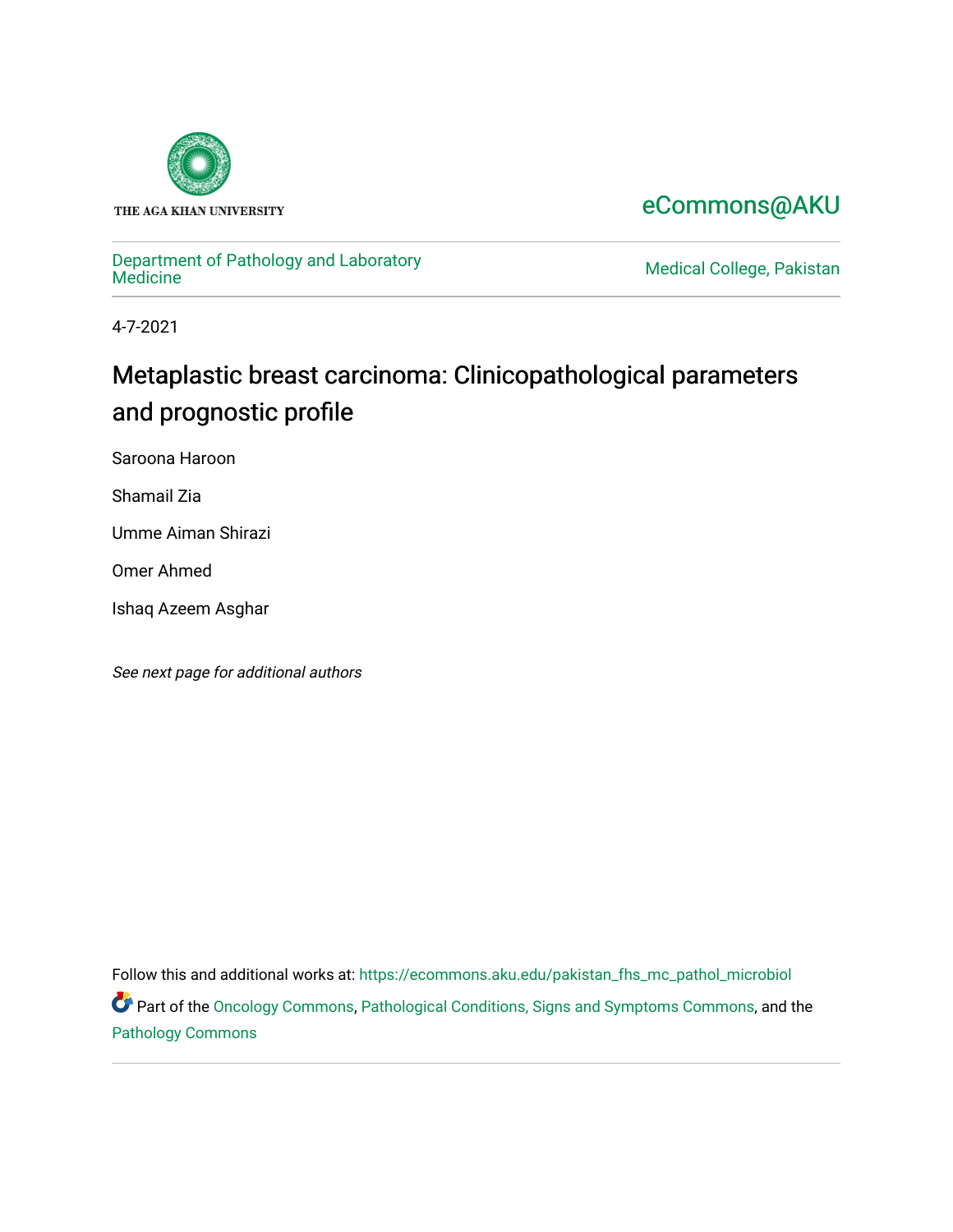### Authors

<span id="page-1-0"></span>Saroona Haroon, Shamail Zia, Umme Aiman Shirazi, Omer Ahmed, Ishaq Azeem Asghar, Asad Diwan, Anoshia Afzal, Muhammad Irfan, Syed Jawwad Ali, and Atif A. Hashmi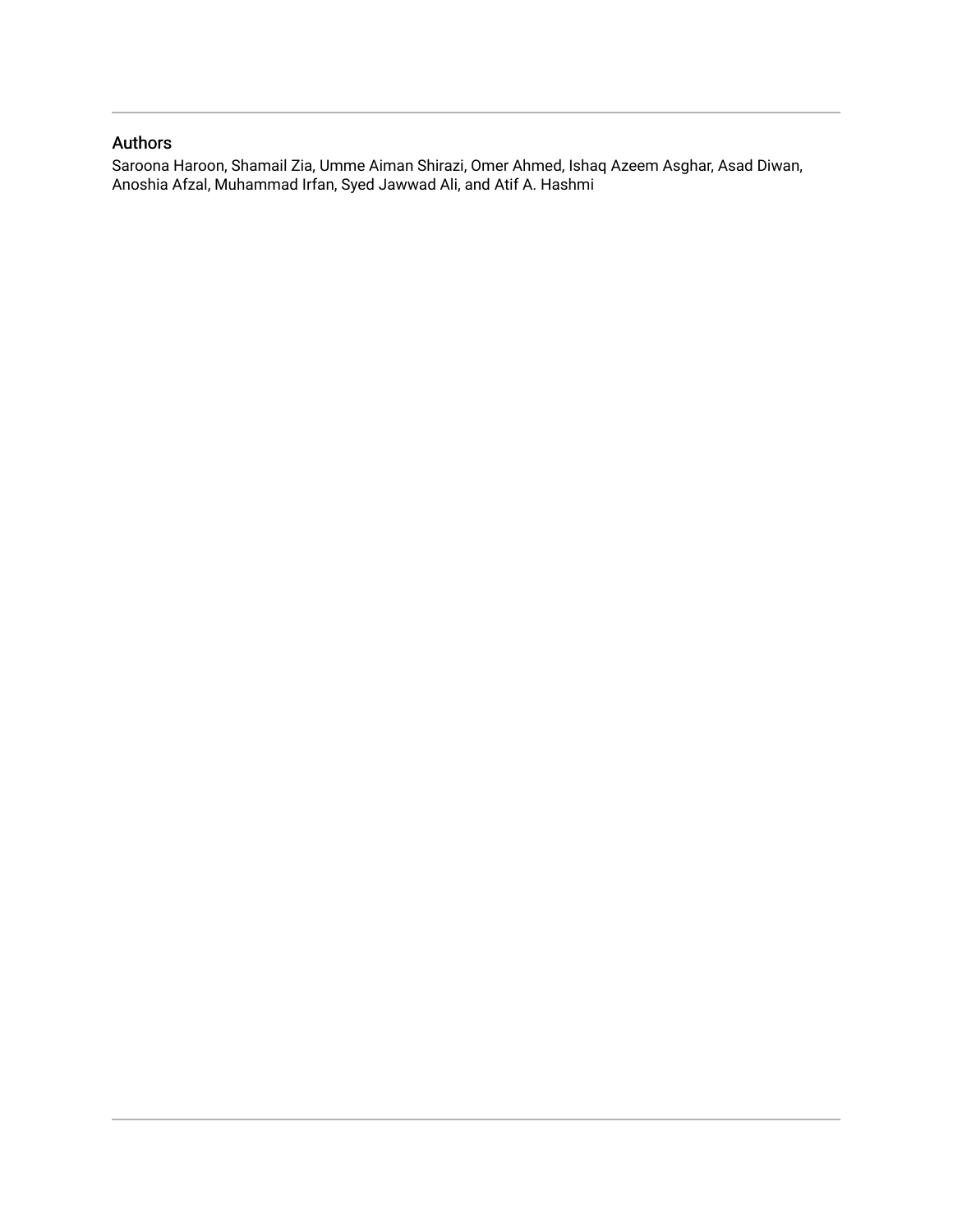### <span id="page-2-0"></span>**Metaplastic Breast Carcinoma: Clinicopathological Parameters and Prognostic Profile**

[Saroona](https://www.cureus.com/users/97428-saroona-haroon) Haroon  $^{1,\,2}$  , [Shamail](https://www.cureus.com/users/225301-shamail-zia) Zia  $^3$  , Umme Aiman [Shirazi](https://www.cureus.com/users/221007-umme-aiman-shirazi)  $^4$  , Omer [Ahmed](https://www.cureus.com/users/206163-omer-ahmed)  $^5$  , Ishaq Azeem [Asghar](https://www.cureus.com/users/215272-ishaq-azeem-asghar)  $^6$  , [Muhammad](https://www.cureus.com/users/169040-muhammad-irfan) Asad Diwan  $^7$  , [Anoshia](https://www.cureus.com/users/40515-anoshia-afzal) Afzal  $^8$  , Muhammad Irfan  $^9$  , Syed [Jawwad](https://www.cureus.com/users/225511-syed-jawwad-ali) Ali  $^{10}$  , Atif A. [Hashmi](https://www.cureus.com/users/109517-atif-a-hashmi)  $^4$ 

1. Pathology, King's Mill Hospital - Sherwood Forest Hospitals, National Health Service (NHS) Foundation Trust, Ashfield, GBR 2. Pathology, Prince Faisal Oncology Centre, King Fahad Specialist Hospital, Buraidah, SAU 3. Pathology, Ziauddin University, Karachi, PAK 4. Pathology, Liaquat National Hospital and Medical College, Karachi, PAK 5. Internal Medicine, Liaquat National Hospital and Medical College, Karachi, PAK 6. Pathology, Ascension St. John Hospital, Detroit, USA 7. Pathology, Aga Khan University, Karachi, PAK 8. Pathology, University of Oklahoma Health Sciences Center, Oklahoma City, USA 9. Statistics, Liaquat National Hospital and Medical College, Karachi, PAK 10. Pathology, Dow University of Health Sciences, Karachi, PAK

**Corresponding author:** Atif A. Hashmi, atifhashmi345@gmail.com

#### **Abstract**

#### **Introduction**

Metaplastic breast carcinoma (MBC) is defined as breast cancer with a heterologous non-glandular component. MBC is considered a special type of breast cancer with a prognosis that is worse than invasive ductal carcinoma (IDC) of the breast. MBC is the most common breast cancer with a triple-negative profile. Therefore, in this study, we evaluated the clinicopathological parameters, recurrence and survival of MBC in our population.

#### **Methods**

We conducted a retrospective observational study in the Department of Histopathology at Prince Faisal Oncology Centre, Buraidah, Saudi Arabia, over a period of five years. All cases diagnosed as MBC were included in the study. Estrogen receptor (ER), progesterone receptor (PR), and human epidermal growth factor receptor 2 (HER2/neu) immunohistochemistry (IHC) was performed on representative tissue blocks.

#### **Results**

Total 183 cases of MBCs were included in the study, out of which 120 cases were excision specimens. The mean age of the patients was 48.84±12.99 years, and the most common age group was between 36 and 50 years of age. Most of the cases were tumor (T) stage T3 (50%), and nodal metastasis was present in 40% of cases. Most cases were grade III (78.7%). ER, PR and HER2/neu positivity was noted in 15.8%, 13.1%, and 9.8% cases, respectively. Follow-up data were available for 70 cases, with a median follow-up period of 4 (1- 7) years. Tumor recurrence was noted in 31.4% cases, with a survival rate of 71.4%. Squamous, chondroid, spindle cell differentiation, and matrix production were noted in 70.5%, 7.1%, 13.7%, and 2.2% cases, respectively. A significant association of squamous differentiation was noted with HER2/neu positivity. An inverse association of spindle cell differentiation was seen with axillary metastasis. Survival analysis by Kaplan-Meier revealed a significant association of survival with tumor recurrence.

#### **Conclusion**

MBC is an important subtype of breast cancer, histopathological identification of which is challenging, owing to varied histological differentiation. We found squamous differentiation to be the most common in MBC, which was associated with HER2/neu positivity. A high recurrence rate of MBC was also observed in our study that was significantly associated with survival.

**Categories:** Pathology, General Surgery, Oncology

**Keywords:** metaplastic breast carcinoma, estrogen receptor, progesterone receptor, human epidermal growth factor receptor 2, immunohistochemistry, breast cancer

#### **Introduction**

Metaplastic breast carcinoma (MBC) is defined as breast cancer with a heterologous non-glandular component [1]. The heterologous component can be in the form of squamous metaplasia or mesenchymal/sarcomatoid differentiation that resembles fibromatosis, fibrosarcoma, chondrosarcoma, osteosarcoma, rhabdomyosarcoma, spindle cells, matrix-producing, and angiosarcoma or in combination. MBC is considered a special type of breast cancer with a prognosis that is worse than invasive ductal carcinoma (IDC) of the breast. Moreover, MBC is mostly negative for estrogen receptor (ER), progesterone

**Review began** 04/06/2021 **Review ended** 04/06/2021 **Published** 04/07/2021

#### **© Copyright** 2021

Haroon et al. This is an open access article distributed under the terms of the Creative Commons Attribution License CC-BY 4.0., which permits unrestricted use, distribution, and reproduction in any medium, provided the original author and source are credited.

#### **How to cite this article**

Haroon S, Zia S, Shirazi U, et al. (April 07, 2021) Metaplastic Breast Carcinoma: Clinicopathological Parameters and Prognostic Profile. Cureus 13(4): e14347. DOI 10.7759/cureus.14347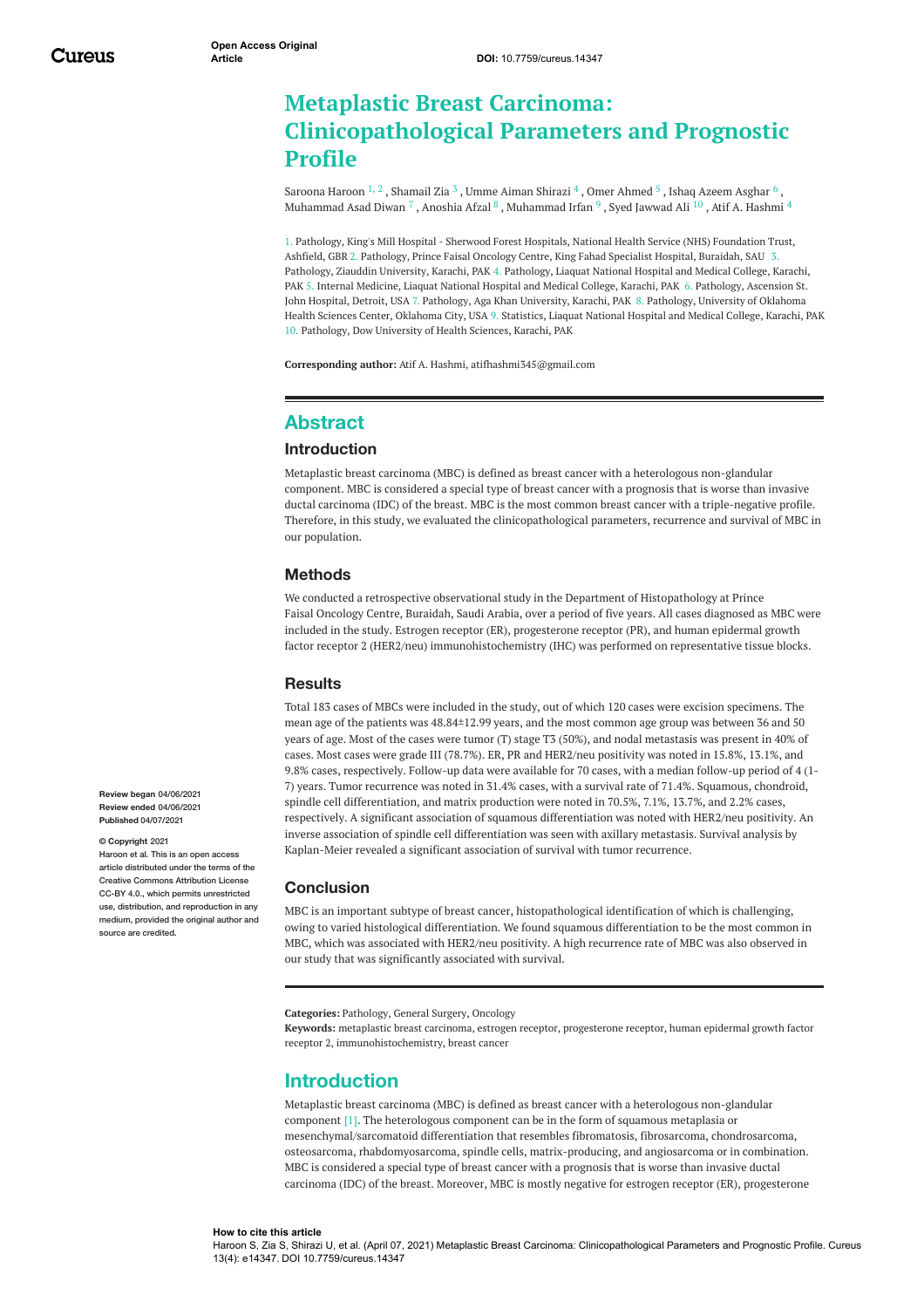<span id="page-3-0"></span>receptor (PR), and human epidermal growth factor receptor 2 (HER2/neu), and therefore, the treatment options are limited. In Pakistan, young-age breast cancers are common and the proportion of triple-negative breast cancer is alarmingly high [2,3]. MBC is the most common breast cancer with a triple-negative profile [4]. Therefore, in this study, we evaluated the clinicopathological parameters, recurrence, and survival of MBC in our population.

### **Materials And Methods**

We conducted a retrospective observational study in the Department of Histopathology at Prince Faisal Oncology Centre, Buraidah, Saudi Arabia, over a period of five years. The specimens included were trucut biopsy, lumpectomy and mastectomy with or without axillary lymph node dissection. Cases with neoadjuvant chemotherapy before surgical excision were excluded from the study. The specimens were received in the histopathology lab and were grossed according to standard protocols [5,6]. Representative sections were taken from the tumor; resection margins and lymph nodes. Pathological parameters, such as tumor size and grade, were recorded. All cases diagnosed as MBC in the study period were included in the study. All slides and blocks were retrieved and histopathological diagnosis was reviewed by senior pathologists. The diagnosis of MBC was suspected on histology based on features including squamous differentiation, spindle cell (mesenchymal) differentiation, chondrosarcomatous/osteosarcomatous differentiation or matrix production. Pancytokeratin and p63 immunostains were performed to confirm the diagnosis of MBC (Figures *[1A](#page-1-0)*-*[1F](#page-1-0)*, *[2A](#page-2-0)*-*[2F](#page-2-0)*).



**FIGURE 1: Metaplastic breast carcinoma with spindle cell (mesenchymal) differentiation. (A) H & E-stained section at 40x magnification showing sheets of spindle cell cells. (B) H & E-stained section at 100x magnification revealing atypical spindled tumor cells. (C) H & E-stained section of another area of tumor depicting epithelioid tumor cells with a central area of necrosis (arrow). (D) 400x magnification showing marked nuclear atypia with evident mitosis (arrow). (E) Pan-cytokeratin immunostain showing patchy positivity in the tumor (arrow). (F) p63 immunostaining revealing diffuse positivity in tumor cells.**

H & E, hematoxylin and eosin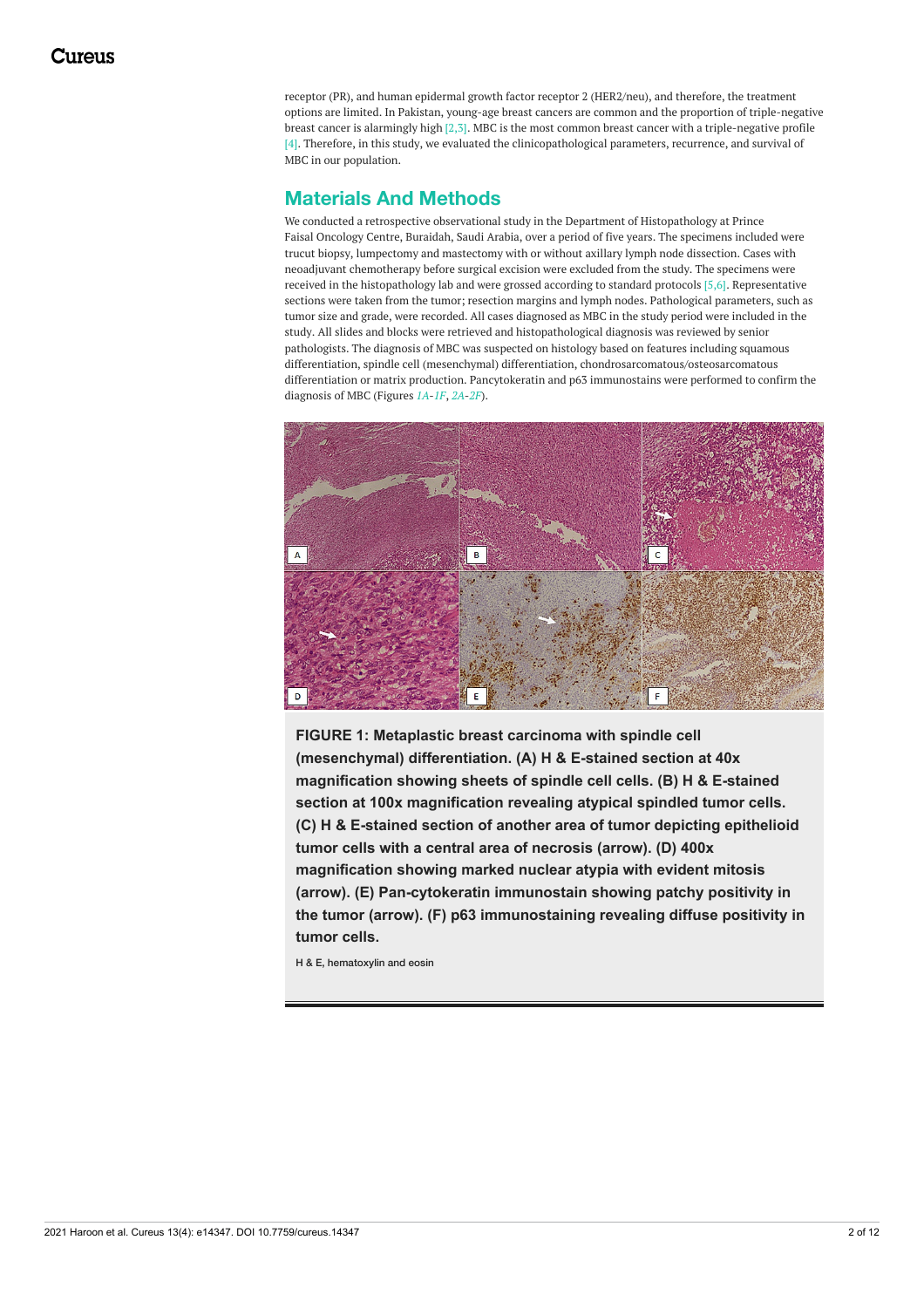

**FIGURE 2: Metaplastic breast carcinoma, matrix-producing. (A) H & Estained section at 100x magnification showing clusters of tumor cells with background matrix production. (B) H & E-stained section at 200x magnification revealing tumor cells and clusters with matrix production (arrow). (C) H & E-stained section at 400x magnification showing moderate to marked atypia. (D) ER immunostaining showing negativity in tumor cells. (E) PR immunostaining revealing absence of nuclear expression in tumor cells. (F) HER2/neu immunostaining showing absence of membranous positivity.**

H & E, hematoxylin and eosin; ER, estrogen receptor; PR, progesterone receptor; HER2/neu, human epidermal growth factor receptor 2

ER, PR and HER2/neu immunohistochemistry (IHC) was performed on representative tissue blocks. ER and PR nuclear expression of more than 1% was considered positive. Strong and complete membranous expression of HER2/neu in more than 10% tumor cells was taken as positive HER2/neu expression on IHC. For cases with equivocal HER2/neu IHC, fluorescence in situ hybridization (FISH) studies were performed to confirm the gene amplification, as performed in previous studies [7,8].

Data analysis was performed using Statistical Package for Social Sciences (Version 26.0, IBM Inc., Armonk, USA). Chi-square, independent t-test, and Fisher's exact tests were used to check the association. Survival analysis was done by the Kaplan-Meier method. P-values < 0.05 were considered significant.

#### **Results**

Total 183 cases of MBCs were included in the study, out of which 120 cases were excision specimens. The mean age of the patients was 48.84±12.99 years, and the most common age group was between 36 and 50 years of age. Most of the cases were tumor (T) stage T3 (50%), and nodal metastasis was present in 40% of cases. Most cases were grade III (78.7%). ER, PR, and HER2/neu positivity was noted in 15.8%, 13.1%, and 9.8% cases, respectively. Follow-up data were available for 70 cases, with a median follow-up period of 4 (1- 7) years. Tumor recurrence was noted in 31.4% cases, with a survival rate of 71.4%. Squamous, chondroid, spindle cell differentiation, and matrix production were noted in 70.5%, 7.1%, 13.7%, and 2.2% cases, respectively (Table *[1](#page-3-0)*).

| <b>Clinicopathological characteristics</b> | <b>Values</b>     |
|--------------------------------------------|-------------------|
| Age (years), mean±SD                       | $48.84 \pm 12.99$ |
| Age groups                                 |                   |
| ≤35 years, n $(\%)$                        | 31 (16.9)         |
| 36-50 years, n (%)                         | 81 (44.3)         |
| $>50$ years, n $(\%)$                      | 71 (38.8)         |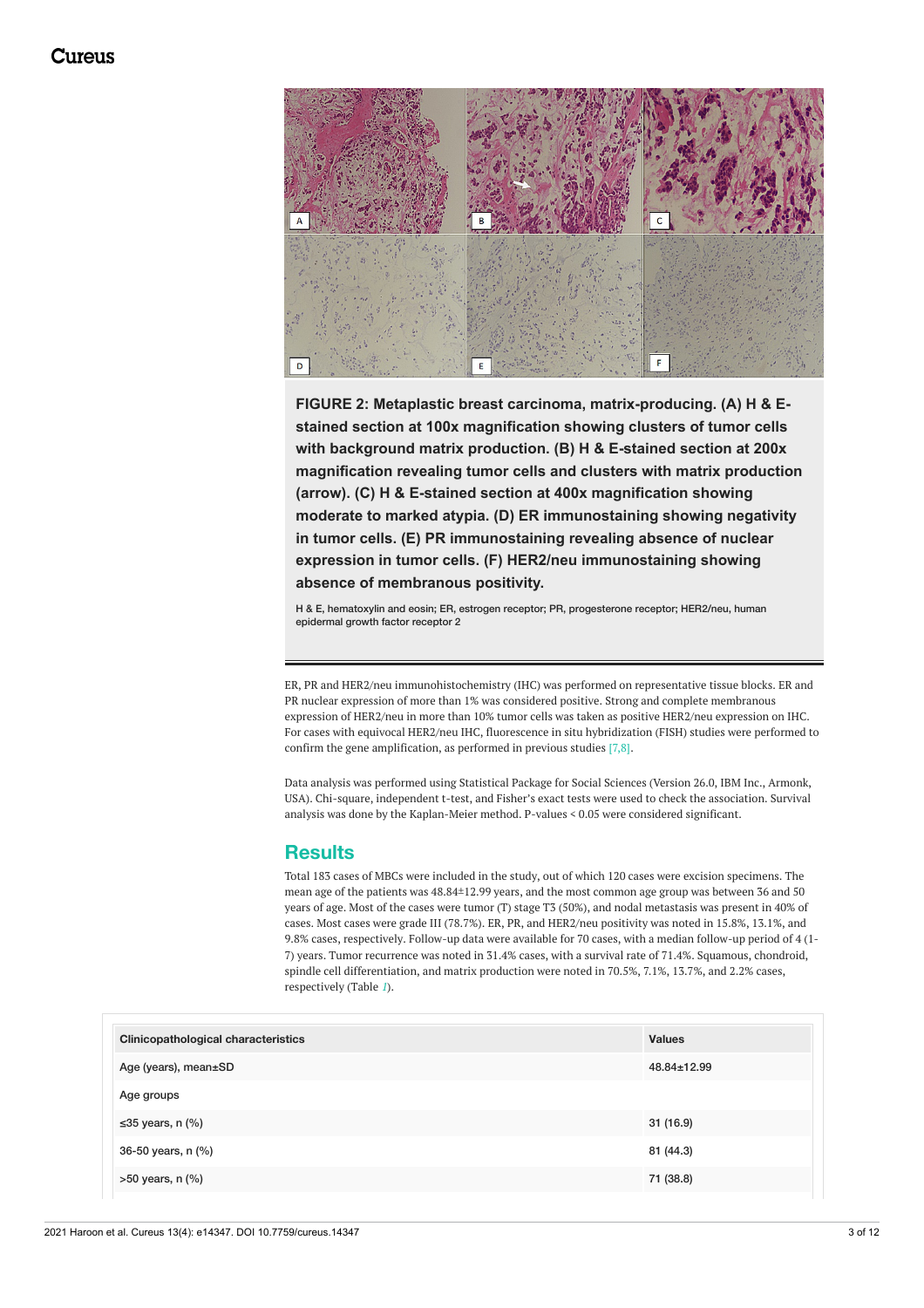<span id="page-5-0"></span>

| Tumor size (cm), mean±SD                 | $5.85 \pm 3.14$ |
|------------------------------------------|-----------------|
| Follow-up (years), median (range)        | $4(1-7)$        |
| Laterality                               |                 |
| Right breast, n (%)                      | 88 (48.1)       |
| Left breast, n (%)                       | 95 (51.9)       |
| Specimen type                            |                 |
| Trucut biopsy, n (%)                     | 63 (34.4)       |
| Modified radical mastectomy (MRM), n (%) | 48 (26.2)       |
| Breast conservation surgery, n (%)       | 37 (20.2)       |
| Simple mastectomy, n (%)                 | 35 (19.1)       |
| $T$ -stage (n=120)                       |                 |
| T1, n (%)                                | 10(8.3)         |
| T2, n (%)                                | 50 (41.7)       |
| T3, n (%)                                | 60 (50)         |
| Axillary metastasis (n=120)              |                 |
| Present, n (%)                           | 48 (40)         |
| Absent, n (%)                            | 72 (60)         |
| $N$ -stage $(n=120)$                     |                 |
| N0, n (%)                                | 72 (60)         |
| N1, n (%)                                | 26 (21.7)       |
| N2, n (%)                                | 13 (10.8)       |
| N3, n (%)                                | 9(7.5)          |
| Grade                                    |                 |
| Grade I, n (%)                           | 1(0.5)          |
| Grade II, n (%)                          | 38 (20.8)       |
| Grade III, n (%)                         | 144 (78.7)      |
| ER                                       |                 |
| Positive, n (%)                          | 29 (15.8)       |
| Negative, n (%)                          | 154 (84.2)      |
| PR                                       |                 |
| Positive, n (%)                          | 24 (13.1)       |
| Negative, n (%)                          | 159 (86.9)      |
| HER2/neu                                 |                 |
| Positive, n (%)                          | 18 (9.8)        |
| Negative, n (%)                          | 165 (90.2)      |
| Recurrence (n=70)                        |                 |
| Yes, n (%)                               | 22 (31.4)       |
| No, n (%)                                | 48 (68.6)       |
| Survival status (n=70)                   |                 |
| Alive, n (%)                             | 50 (71.4)       |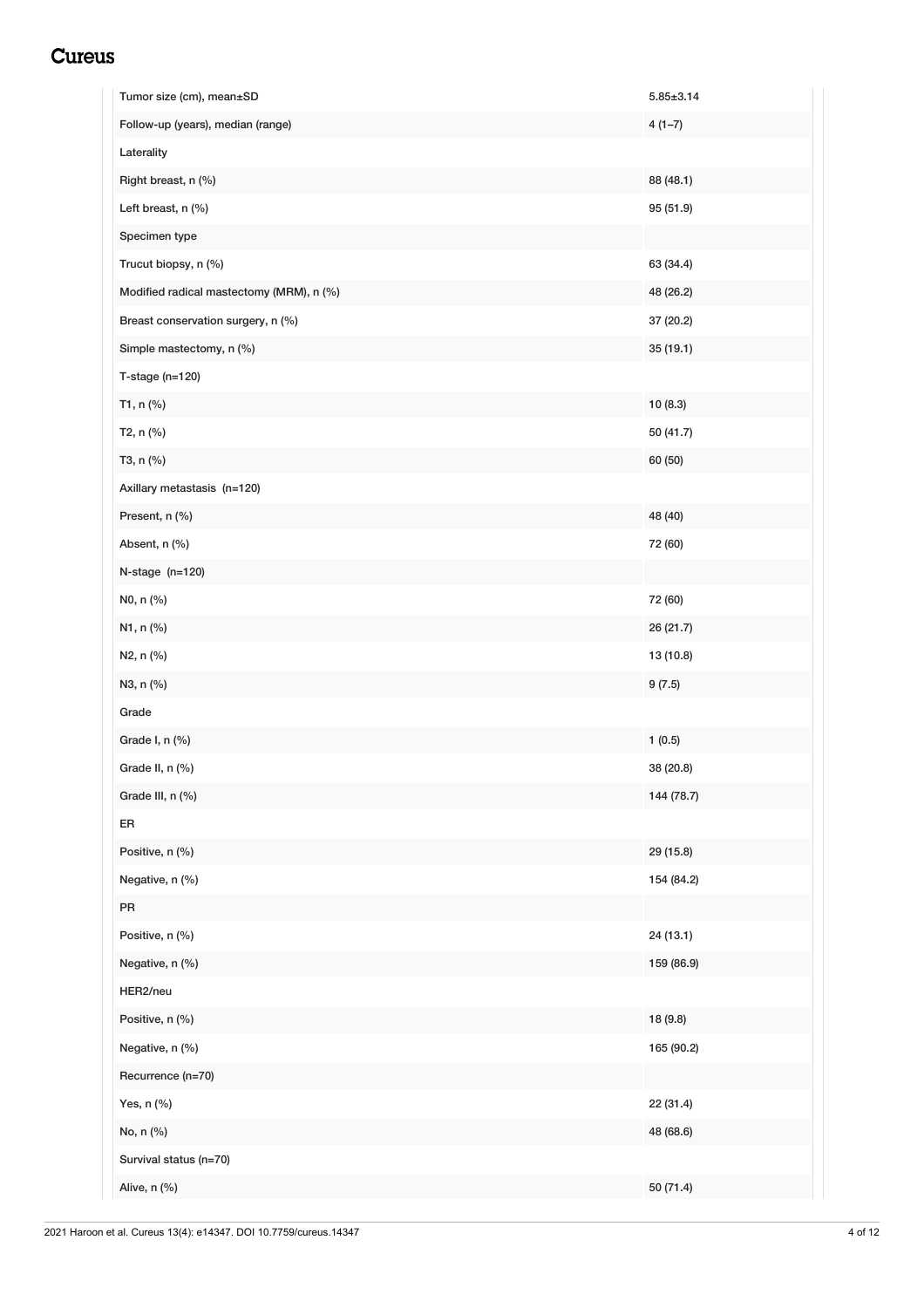<span id="page-6-0"></span>

| Expired, n (%)               | 20 (28.6)  |
|------------------------------|------------|
| Squamous differentiation     |            |
| Present, n (%)               | 129 (70.5) |
| Absent, n (%)                | 54 (29.5)  |
| Chondroid differentiation    |            |
| Present, n (%)               | 13(7.1)    |
| Absent, n (%)                | 170 (92.9) |
| Spindle cell differentiation |            |
| Present, n (%)               | 25 (13.7)  |
| Absent, n (%)                | 158 (86.3) |
| Matrix production            |            |
| Present, n (%)               | 4(2.2)     |
| Absent, n (%)                | 179 (97.8) |

#### **TABLE 1: Descriptive statistics of study population**

SD, standard deviation; T, tumor; N, nodal; ER, estrogen receptor; PR, progesterone receptor; HER2/neu, human epidermal growth factor receptor 2

Table *[2](#page-5-0)* shows the association of squamous differentiation with clinicopathological and prognostic parameters. A significant association of squamous differentiation was noted with HER2/neu positivity. Cases with squamous differentiation revealed a higher frequency of HER2/neu positivity.

|                                     | <b>Values</b>   |                          |       |
|-------------------------------------|-----------------|--------------------------|-------|
| <b>Clinicopathological features</b> |                 | Squamous differentiation |       |
|                                     | Present         | Absent                   |       |
| Age (years)*, mean±SD               | 48.84±10.83     | 48.84±13.32              | 0.999 |
| Age groups**                        |                 |                          |       |
| $\leq$ 35 years, n (%)              | 22 (17.1)       | 9(16.7)                  |       |
| 36-50 years, n (%)                  | 54 (41.9)       | 27 (50)                  | 0.559 |
| $>50$ years, n $(\%)$               | 53(41.1)        | 18 (33.3)                |       |
| Tumor size (cm)*, mean±SD           | $5.93 \pm 2.67$ | $5.83 \pm 3.21$          | 0.913 |
| T-stage (n=120)**                   |                 |                          |       |
| T1, n (%)                           | 9(11.7)         | 1(2.3)                   |       |
| $T2, n$ (%)                         | 29 (37.7)       | 21 (48.8)                | 0.163 |
| T3, n (%)                           | 39 (50.6)       | 21 (48.8)                |       |
| Axillary metastasis (n=120)**       |                 |                          |       |
| Present, n (%)                      | 31 (40.3)       | 17 (39.5)                | 0.938 |
| Absent, n (%)                       | 46 (59.7)       | 26 (60.5)                |       |
| N-stage (n=120)***                  |                 |                          |       |
| N0, n (%)                           | 46 (59.7)       | 26 (60.5)                |       |
| N1, n (%)                           | 14 (18.2)       | 12 (27.9)                |       |
|                                     |                 |                          | 0.314 |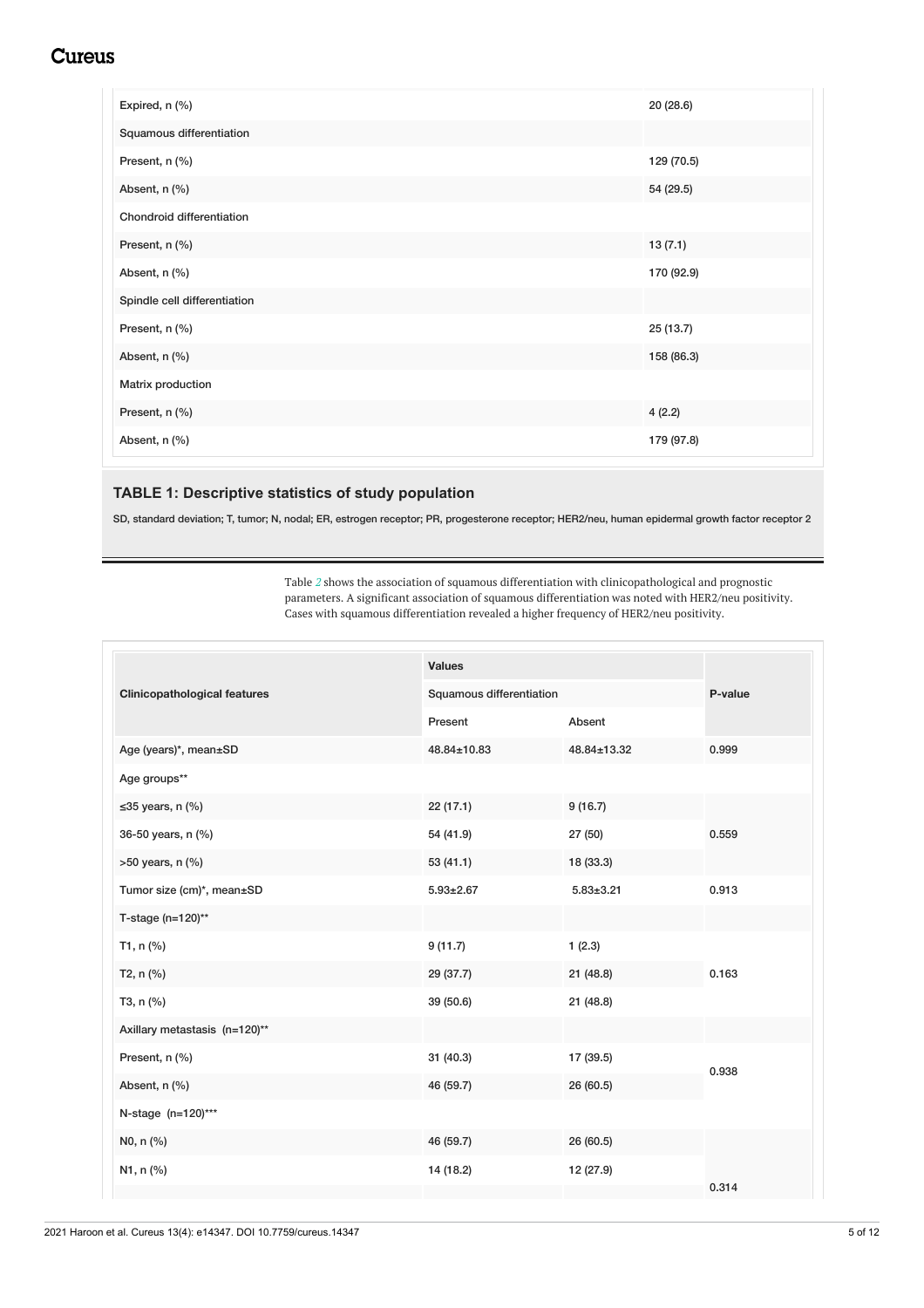<span id="page-7-0"></span>

| N2, n (%)                 | 9(11.7)    | 4(9.3)    |            |
|---------------------------|------------|-----------|------------|
| N3, n (%)                 | 8(10.4)    | 1(2.3)    |            |
| Grade**                   |            |           |            |
| Grade I, n (%)            | 1(0.8)     | 0(0)      |            |
| Grade II, n (%)           | 24 (18.6)  | 14 (25.9) | 0.520      |
| Grade III, n (%)          | 104 (80.6) | 40 (74.1) |            |
| $ER**$                    |            |           |            |
| Positive, n (%)           | 20(15.5)   | 9(16.7)   | 0.844      |
| Negative, n (%)           | 109 (84.5) | 45 (83.3) |            |
| PR**                      |            |           |            |
| Positive, n (%)           | 19 (14.7)  | 5(9.3)    | 0.317      |
| Negative, n (%)           | 110 (85.3) | 49 (90.7) |            |
| HER2/neu**                |            |           |            |
| Positive, n (%)           | 18 (14)    | 0(0)      | $0.004***$ |
| Negative, n (%)           | 111 (86)   | 54 (100)  |            |
| Recurrence (n=70)***      |            |           |            |
| Yes, n (%)                | 18 (37.5)  | 4(18.2)   | 0.165      |
| No, n (%)                 | 30 (62.5)  | 18 (81.8) |            |
| Survival status (n=70)*** |            |           |            |
| Alive, n (%)              | 32 (66.7)  | 18 (81.8) | 0.259      |
| Expired, n (%)            | 16 (33.3)  | 4(18.2)   |            |

#### **TABLE 2: Association of squamous differentiation with clinicopathological features**

\*Independent t-test was applied, \*\*Chi-square test was applied, \*\*\*Fisher's exact test was applied, \*\*\*\*p-value significant as <0.05

SD, standard deviation; T, tumor; N, nodal; ER, estrogen receptor; PR, progesterone receptor; HER2/neu, human epidermal growth factor receptor 2

Table *[3](#page-6-0)* depicts the association of chondroid differentiation with pathological and prognostic factors; however, no significant association of chondroid differentiation was noted with clinicopathological parameters.

|                                     | <b>Values</b>                    |                   |         |
|-------------------------------------|----------------------------------|-------------------|---------|
| <b>Clinicopathological features</b> | <b>Chondroid differentiation</b> |                   | P-value |
|                                     | Yes                              | No                |         |
| Age (years)*, mean±SD               | 46.53±11.97                      | $49.01 \pm 13.08$ | 0.509   |
| Age groups**                        |                                  |                   |         |
| $\leq$ 35 years, n (%)              | 3(23.1)                          | 28 (16.5)         |         |
| 36-50 years, n (%)                  | 7(53.8)                          | 74 (43.5)         | 0.435   |
| $>50$ years, n $(\%)$               | 3(23.1)                          | 68 (40)           |         |
| Tumor size (cm)*, mean±SD           | $6.51 \pm 3.58$                  | $5.79 \pm 3.10$   | 0.490   |
| T-stage $(n=120)$ **                |                                  |                   |         |
| T1, $n$ (%)                         | 0(0)                             | 10 (9.1)          |         |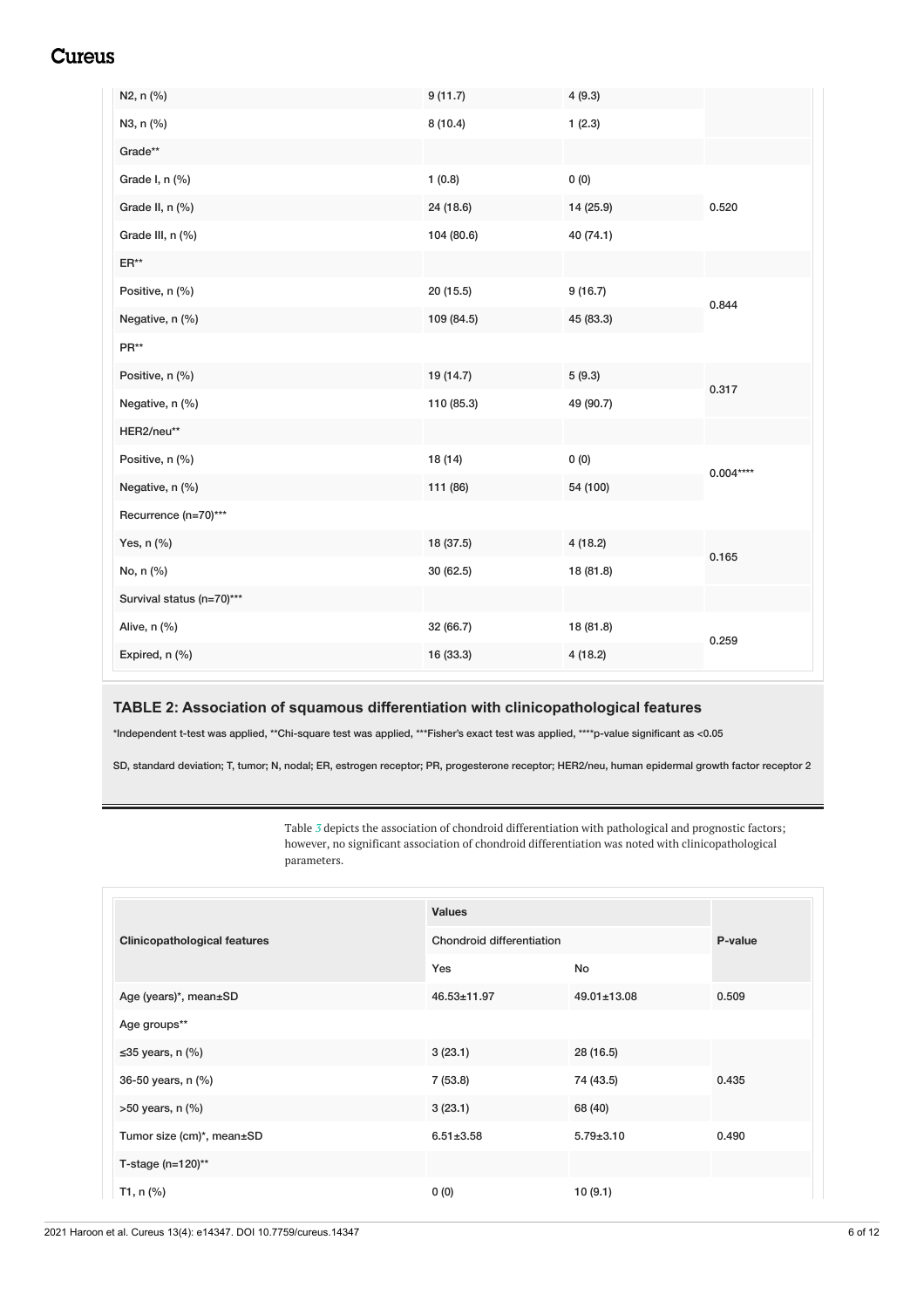<span id="page-8-0"></span>

| T2, n (%)                     | 6 (60)    | 44 (40)    | 0.519 |
|-------------------------------|-----------|------------|-------|
| T3, n (%)                     | 4(40)     | 56 (50.9)  |       |
| Axillary metastasis (n=120)** |           |            |       |
| Present, n (%)                | 3(30)     | 45 (40.9)  | 0.738 |
| Absent, n (%)                 | 7 (70)    | 65 (59.1)  |       |
| N-stage (n=120)**             |           |            |       |
| N0, n (%)                     | 7(7)      | 65 (59.1)  |       |
| N1, n (%)                     | 2(20)     | 24 (21.8)  | 1.000 |
| N2, n (%)                     | 1(10)     | 12 (10.9)  |       |
| N3, n (%)                     | $0\ (0)$  | 9(8.2)     |       |
| Grade**                       |           |            |       |
| Grade I, n (%)                | 0(0)      | 1(0.6)     |       |
| Grade II, n (%)               | 6(46.2)   | 32 (18.8)  | 0.100 |
| Grade III, n (%)              | 7(53.8)   | 137 (80.6) |       |
| $\mathsf{ER}^{\star\star}$    |           |            |       |
| Positive, n (%)               | 2(15.4)   | 27 (15.9)  | 1.000 |
| Negative, n (%)               | 11 (84.6) | 143 (84.1) |       |
| $\mathsf{PR}^{\star\star}$    |           |            |       |
| Positive, n (%)               | 2(15.4)   | 22 (12.9)  | 0.681 |
| Negative, n (%)               | 11 (84.6) | 148 (87.1) |       |
| HER2/neu**                    |           |            |       |
| Positive, n (%)               | 0(0)      | 18 (10.6)  | 0.370 |
| Negative, n (%)               | 13 (100)  | 152 (89.4) |       |
| Recurrence (n=70)**           |           |            |       |
| Yes, n (%)                    | 2(50)     | 20 (30.3)  | 0.585 |
| No, n (%)                     | 2(50)     | 46 (69.7)  |       |
| Survival status (n=70)**      |           |            |       |
| Alive, n (%)                  | 4(100)    | 46 (69.7)  | 0.318 |
| Expired, n (%)                | 0(0)      | 20 (30.3)  |       |

#### **TABLE 3: Association of chondroid differentiation with clinicopathological features**

\*Independent t-test was applied, \*\*Fisher's exact test was applied

SD, standard deviation; T, tumor; N, nodal; ER, estrogen receptor; PR, progesterone receptor; HER2/neu, human epidermal growth factor receptor

An inverse association of spindle cell differentiation was seen with axillary metastasis. Cases of MBC with spindle cell differentiation revealed the lower frequency of axillary metastasis than MBC without spindle cell differentiation (Table *[4](#page-7-0)*).

|                                     | <b>Values</b>                |         |
|-------------------------------------|------------------------------|---------|
| <b>Clinicopathological features</b> | Spindle cell differentiation | P-value |
|                                     |                              |         |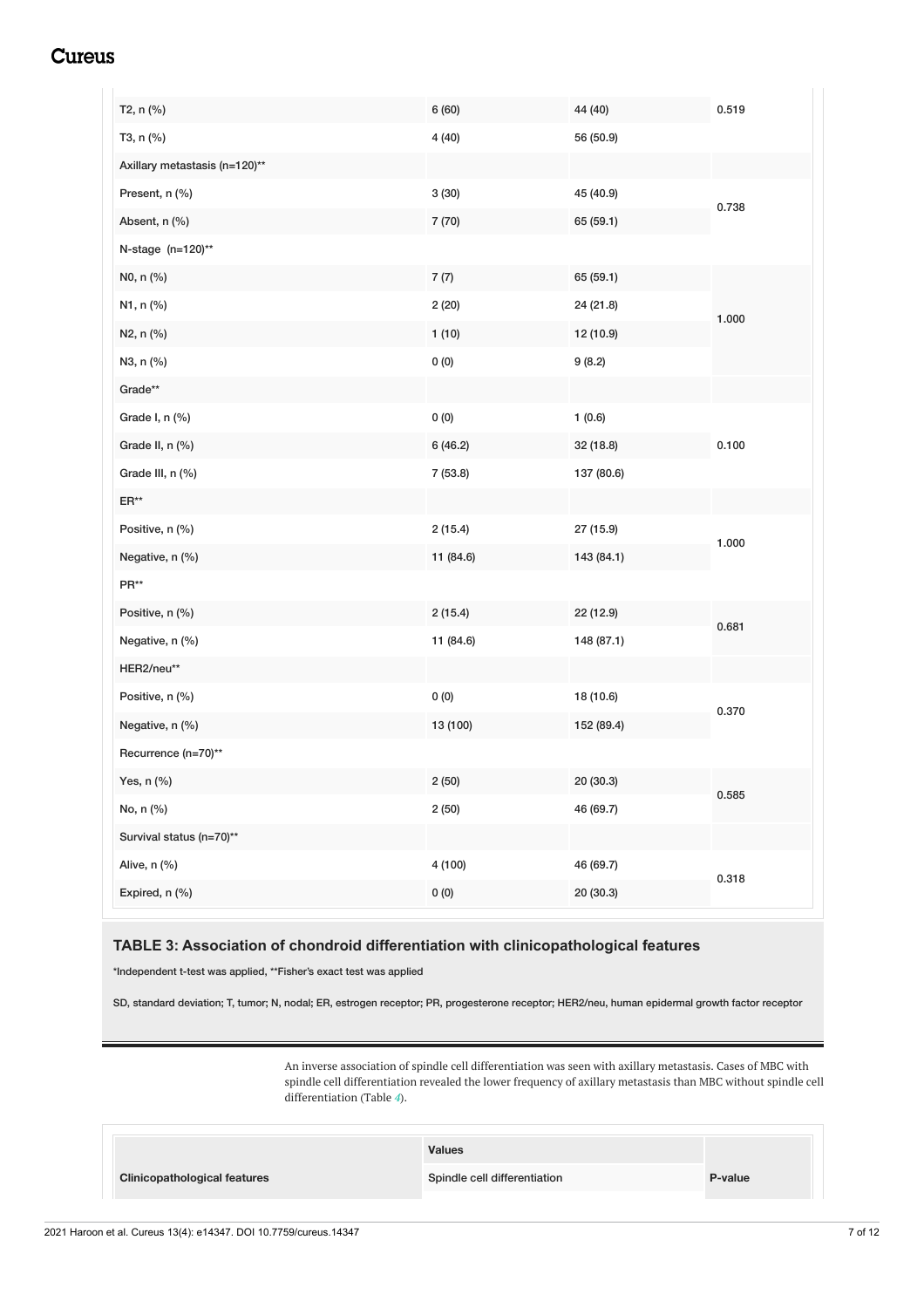<span id="page-9-0"></span>

|                               | Yes             | No              |            |
|-------------------------------|-----------------|-----------------|------------|
| Age (years)*, mean±SD         | 48.84±10.83     | 48.84±13.32     | 0.999      |
| Age groups***                 |                 |                 |            |
| $\leq$ 35 years, n (%)        | 2(8)            | 29 (18.4)       |            |
| 36-50 years, n (%)            | 14 (56)         | 67 (42.4)       | 0.344      |
| >50 years, n (%)              | 9(36)           | 62 (39.2)       |            |
| Tumor size (cm)*, mean±SD     | $5.93 \pm 2.67$ | $5.83 \pm 3.21$ | 0.913      |
| T-stage (n=120)***            |                 |                 |            |
| T1, n (%)                     | 1(6.7)          | 9(8.6)          |            |
| T2, n (%)                     | 5(33.3)         | 45 (42.9)       | 0.833      |
| T3, n (%)                     | 9(60)           | 51 (48.6)       |            |
| Axillary metastasis (n=120)** |                 |                 |            |
| Present, n (%)                | 2(13.3)         | 46 (43.8)       |            |
| Absent, n (%)                 | 13 (86.7)       | 59 (56.2)       | $0.024***$ |
| N-stage (n=120)***            |                 |                 |            |
| N0, n (%)                     | 13 (86.7)       | 59 (56.2)       |            |
| N1, n (%)                     | 2(13.3)         | 24 (22.9)       |            |
| N2, n (%)                     | 0(0)            | 13 (12.4)       | 0.174      |
| N3, n (%)                     | 0(0)            | 9(8.6)          |            |
| Grade***                      |                 |                 |            |
| Grade I, n (%)                | 0(0)            | 1(0.6)          |            |
| Grade II, n (%)               | 9(36)           | 29 (18.4)       | 0.161      |
| Grade III, n (%)              | 16 (64)         | 128 (81)        |            |
| $ER***$                       |                 |                 |            |
| Positive, n (%)               | 2(8)            | 27 (17.1)       |            |
| Negative, n (%)               | 23 (92)         | 131 (82.9)      | 0.378      |
| $\mathsf{PR}^{***}$           |                 |                 |            |
| Positive, n (%)               | 0(0)            | 24 (15.2)       |            |
| Negative, n (%)               | 25 (100)        | 134 (84.8)      | $0.049***$ |
| HER2/neu***                   |                 |                 |            |
| Positive, n (%)               | 0(0)            | 18 (11.4)       |            |
| Negative, n (%)               | 25 (100)        | 140 (88.6)      | 0.139      |
| Recurrence (n=70)***          |                 |                 |            |
| Yes, n (%)                    | 2(25)           | 20 (32.3)       |            |
| No, n (%)                     | 6 (75)          | 42 (67.7)       | 1.000      |
| Survival status (n=70)***     |                 |                 |            |
| Alive, n (%)                  | 4(50)           | 46 (74.2)       |            |
| Expired, n (%)                | 4(50)           | 16 (25.8)       | 0.212      |
|                               |                 |                 |            |

**TABLE 4: Association of spindle cell differentiation with clinicopathological features**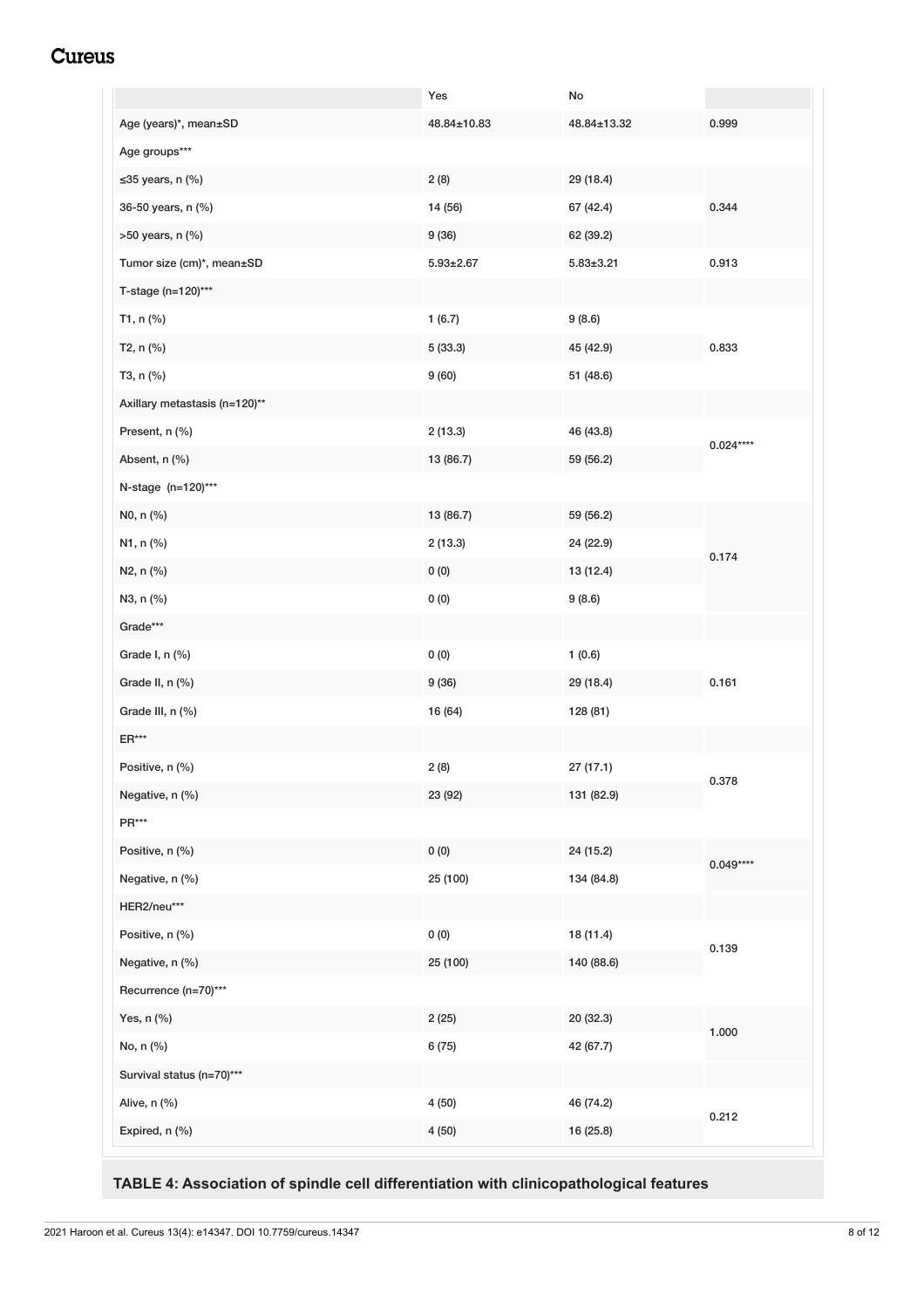\*Independent t-test was applied, \*\*Chi-square test was applied, \*\*\*Fisher's exact test was applied, \*\*\*\*p-value significant as <0.05

SD, standard deviation; T, tumor; N, nodal; ER, estrogen receptor; PR, progesterone receptor; HER2/neu, human epidermal growth factor receptor

Table *[5](#page-8-0)* shows the association of matrix-producing MBC with prognostic and pathological parameters, however, no significant association of matrix production was noted with clinicopathological features.

|                                     | <b>Values</b>     |                 | P-value |
|-------------------------------------|-------------------|-----------------|---------|
| <b>Clinicopathological features</b> | Matrix production |                 |         |
|                                     | Yes               | No              |         |
| Age (years)*, mean±SD               | $43.75 + 5.31$    | 48.95±13.09     | 0.430   |
| Age groups**                        |                   |                 |         |
| $\leq$ 35 years, n (%)              | 0(0)              | 31(17.3)        |         |
| 36-50 years, n (%)                  | 4 (100)           | 77 (43)         | 0.133   |
| >50 years, n (%)                    | 0(0)              | 71 (39.7)       |         |
| Tumor size (cm)*, mean±SD           | $6.65 \pm 4.91$   | $5.82 \pm 3.09$ | 0.606   |
| T-stage (n=120)**                   |                   |                 |         |
| T1, n (%)                           | 0(0)              | 10 (8.6)        |         |
| T2, n (%)                           | 3(75)             | 47 (40.5)       | 0.528   |
| T3, n (%)                           | 1(25)             | 59 (50.9)       |         |
| Axillary metastasis (n=120)**       |                   |                 |         |
| Present, n (%)                      | 2(50)             | 46 (39.7)       |         |
| Absent, n (%)                       | 2(50)             | 70 (60.3)       | 1.000   |
| N-stage (n=120)**                   |                   |                 |         |
| N0, n (%)                           | 2(50)             | 70 (60.3)       |         |
| N1, n (%)                           | 2(50)             | 24 (20.7)       | 0.581   |
| N2, n (%)                           | 0(0)              | 13 (11.2)       |         |
| N3, n (%)                           | 0(0)              | 9(7.8)          |         |
| Grade**                             |                   |                 |         |
| Grade I, n (%)                      | 0(0)              | 1(0.6)          |         |
| Grade II, n (%)                     | 1(25)             | 37 (20.7)       | 1.000   |
| Grade III, n (%)                    | 3(75)             | 141 (78.8)      |         |
| $\mathsf{ER}^{\star\star}$          |                   |                 |         |
| Positive, n (%)                     | 2(50)             | 27 (15.1)       | 0.119   |
| Negative, n (%)                     | 2(50)             | 152 (84.9)      |         |
| PR**                                |                   |                 |         |
| Positive, n (%)                     | 2(50)             | 22 (12.3)       | 0.084   |
| Negative, n (%)                     | 2(50)             | 157 (87.7)      |         |
| HER2/neu**                          |                   |                 |         |
| Positive, n (%)                     | 0(0)              | 18 (10.1)       | 1.000   |
| Negative, n (%)                     | 4 (100)           | 161 (89.9)      |         |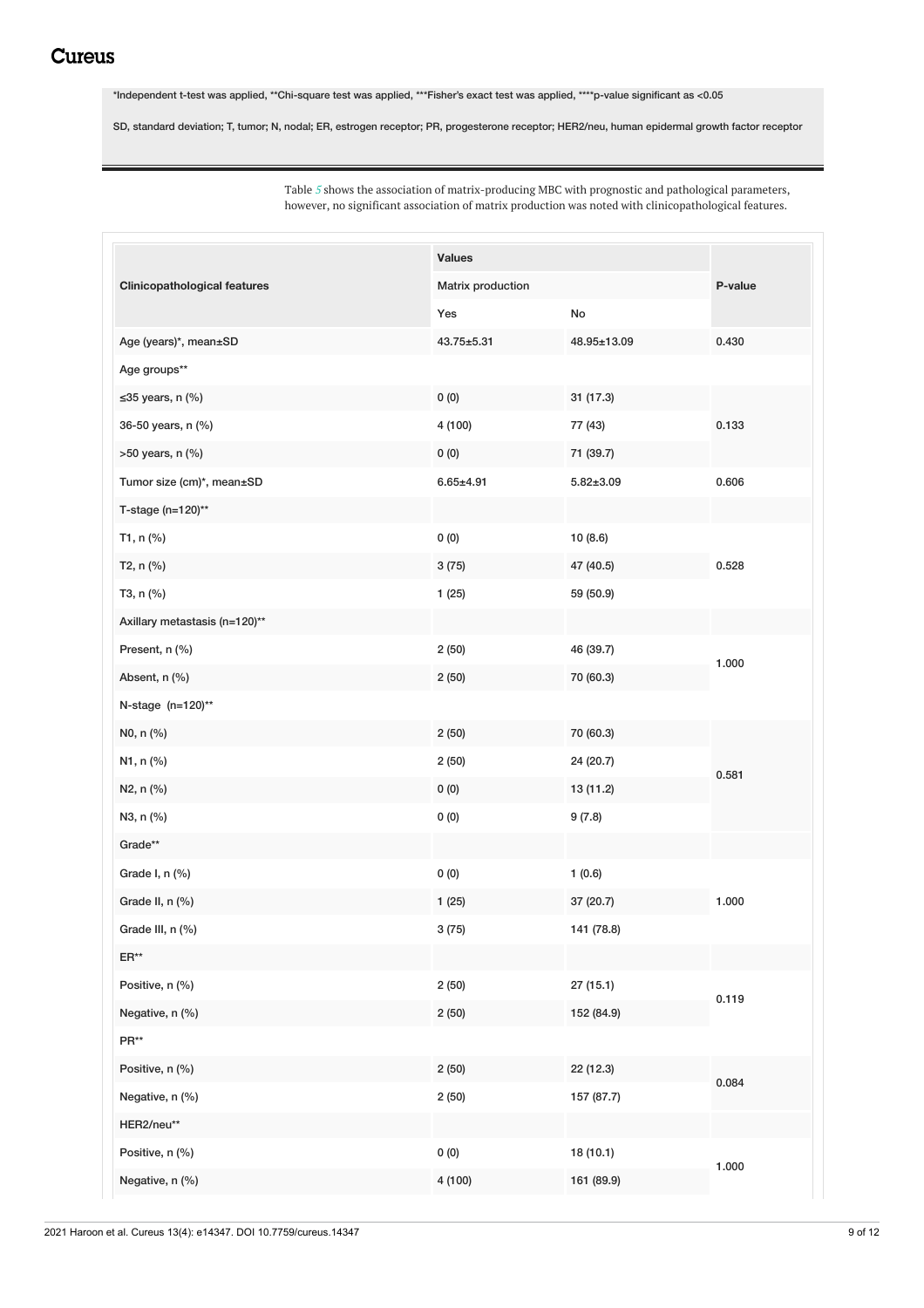| Recurrence (n=70)**      |        |           |       |
|--------------------------|--------|-----------|-------|
| Yes, $n$ $%$             | 0(0)   | 22 (32.4) | 1.000 |
| No, n (%)                | 2(100) | 46 (67.6) |       |
| Survival status (n=70)** |        |           |       |
| Alive, n (%)             | 2(100) | 48 (70.6) | 1.000 |
| Expired, n (%)           | 0(0)   | 20(29.4)  |       |

#### **TABLE 5: Association of matrix production with clinicopathological features**

\*Independent t-test was applied, \*\*Fisher's exact test was applied

SD, standard deviation; T, tumor; N, nodal; ER, estrogen receptor; PR, progesterone receptor; HER2/neu, human epidermal growth factor receptor

Survival analysis by Kaplan-Meier revealed a significant association of survival with tumor recurrence. Patients of MBC with recurrence had lower survival than cases without tumor recurrence (Figure *[3](#page-9-0)*).



**FIGURE 3: Association of tumor recurrence with survival**

#### **Discussion**

MBC is an aggressive breast cancer type that accounts for approximately one percent of invasive breast cancer [9]. The neoplastic epithelium tends to differentiate into various heterologous non-glandular components such as metaplastic squamous cells and mesenchymal elements with sarcomatoid, rhabdoid, spindle, or other morphological patterns [9]. MBCs are usually larger in size at the time of diagnosis compared with IDC and other breast cancer subtypes and typically have a poor prognosis [9,10]. MBCs lack hormone receptors (ER, PR) and HER2/neu expression and are therefore difficult to treat [3,4,9,10]. MBCs have almost two times higher rates of recurrence than other triple-negative breast cancers and a shorter overall disease-free survival [11]. Previous literature has mentioned that MBC responds poorly to various chemotherapeutic regimens [10,11].

Nowara et al. found that adjuvant radiation therapy (in addition to standard chemotherapy) was associated with significantly improved survival and recommended further studies on a larger group [12]. Beatty et al. found that even though MBCs had overall worse prognostic features, aggressive multidisciplinary management was associated with comparable outcomes between MBC and conventional breast cancer cases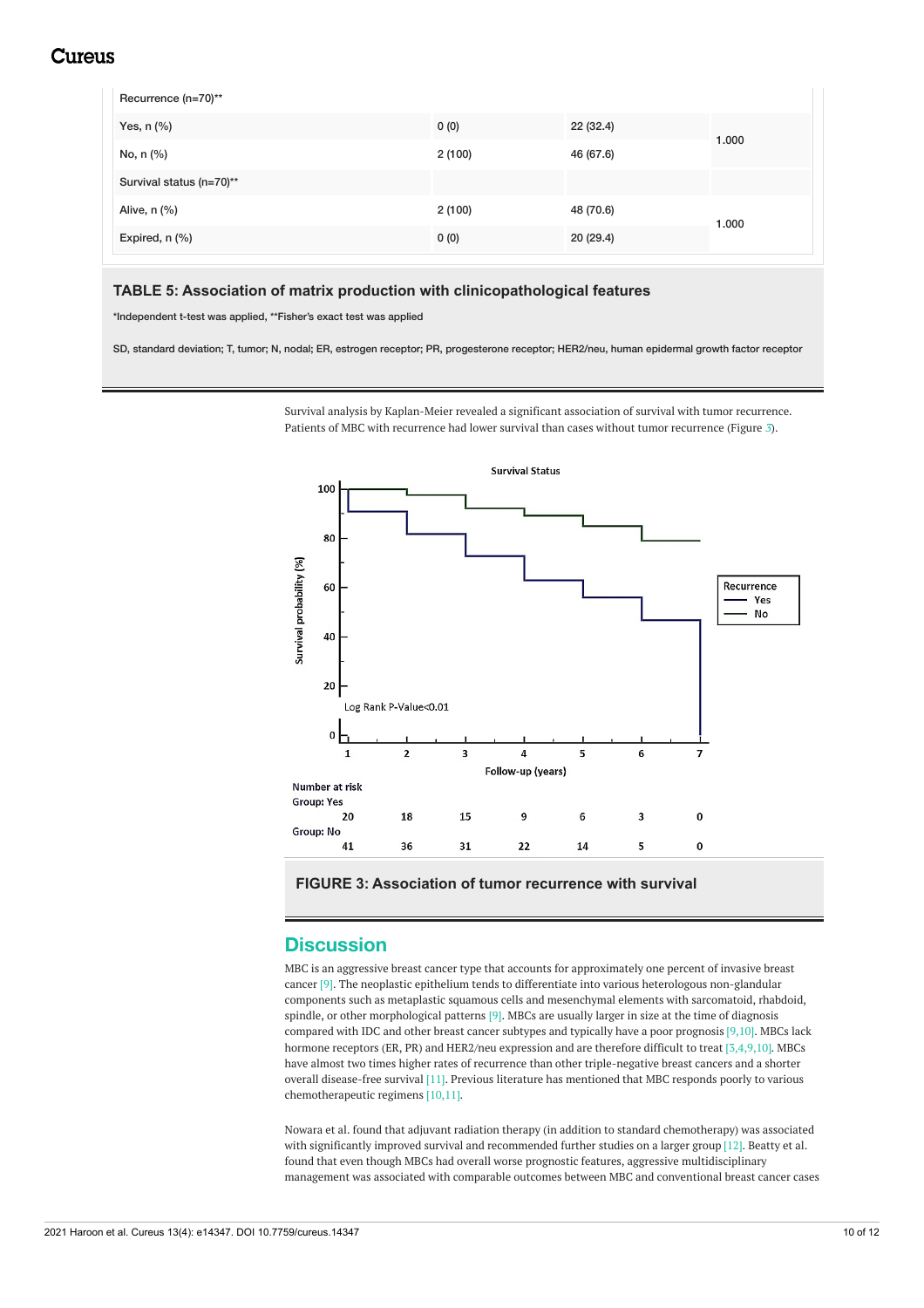[13]. Pezzi et al. reported that MBCs tend to involve axillary lymph nodes less commonly but metastasize to distant locations more frequently [14]. Chen et al. reported poor response to several chemotherapeutic agents with a relatively better response to taxane-based chemotherapy [15]. McCart Reed et al. reported that loss of cytokeratin expression, overexpression of epidermal growth factor receptor (EGFR) and the coexistence of multiple morphological patterns were associated with poor prognosis in addition to the previously described prognostic factors such as tumor size and grade [16]. Cimino-Mathews et al. compared multiple studies and further reported an overall poor prognosis of MBC despite aggressive therapy and stated that MBCs express high levels of vascular/angiogenesis markers like vascular endothelial growth factor and suggested targeted therapy trials in future studies [17].

MBCs are a heterogeneous group of tumors including both low-grade and prognostically better tumors, along with high-grade and prognostically poor tumors. The biological behavior of these tumors correlates with tumor grade. The low-grade adenosquamous and fibromatosis-like carcinomas are associated with indolent clinical behavior [18]. Alternatively, high-grade adenosquamous carcinoma and high-grade spindle cell carcinomas are associated with a poor prognosis [19]. Matrix-producing MBCs are also associated with a relatively better prognosis than other high-grade subtypes of MBC [19]. We also noted that the matrix production was inversely associated with axillary metastasis.

In our study, mean tumor size was 5.85±3.14 cm. Previous studies have emphasized that MBC tends to have larger tumor size (higher T-stage), and a lower incidence of axillary metastasis (lower N-stage) than IDC [20]. As MBCs tend to present at a higher T-stage, a significant subset of patients require neoadjuvant chemotherapy. However, MBCs are associated with a poor response to neoadjuvant chemotherapy with a complete pathological response rate of 10%-17% [21].

The main differential diagnosis of spindle cell MBC is malignant phyllodes tumor (MPT). However, MPT typically has a leaf-like architecture with benign slit-like entrapped epithelial elements. In difficult cases, immunohistochemistry with pancytokeratin, p63, and CD34 is helpful. While MBCs are positive (at least focally) with pancytokeratin and p63, MPTs show positive expression with CD34.

Our study had few limitations, including small sample size and single-institution data, but showed overall comparable results with significant association of squamous differentiation with HER2/neu expression and recurrence with survival. More clinical trials are required with targeted therapies to determine treatment response and survival improvement.

### **Conclusions**

MBC is an aggressive subtype of breast cancer and its histopathological identification is essential as it displays unique clinicopathological characteristics, including the lack of expression of hormone receptors and HER2/neu. We noted that squamous differentiation is the most common histological pattern, and squamous differentiation was significantly associated with HER2/neu positivity in MBC in our study. Moreover, spindle cell differentiation was inversely associated with axillary metastasis. A high frequency of tumor recurrence was noted in our study in patients with MBC, and recurrence was also noted to be significantly associated with the patient's survival.

### **Additional Information**

#### **Disclosures**

**Human subjects:** Consent was obtained or waived by all participants in this study. **Animal subjects:** All authors have confirmed that this study did not involve animal subjects or tissue. **Conflicts of interest:** In compliance with the ICMJE uniform disclosure form, all authors declare the following: **Payment/services info:** All authors have declared that no financial support was received from any organization for the submitted work. **Financial relationships:** All authors have declared that they have no financial relationships at present or within the previous three years with any organizations that might have an interest in the submitted work. **Other relationships:** All authors have declared that there are no other relationships or activities that could appear to have influenced the submitted work.

#### **References**

- 1. Hashmi AA, Aijaz S, Mahboob R, et al.: [Clinicopathologic](https://dx.doi.org/10.1186/s13104-018-3623-z) features of invasive metaplastic and micropapillary breast carcinoma: comparison with invasive ductal carcinoma of breast. BMC Res Notes. 2018, 11:531. [10.1186/s13104-018-3623-z](https://dx.doi.org/10.1186/s13104-018-3623-z)
- 2. Hashmi AA, Naz S, Hashmi SK, et al.: Epidermal growth factor receptor (EGFR) overexpression in triplenegative breast cancer: association with [clinicopathologic](https://doi.org/10.1186/s42047-018-0029-0) features and prognostic parameters. Surg and Exp Pathol. 2019, 2:6.
- 3. Hashmi AA, Naz S, Hashmi SK, et al.: Prognostic significance of p16 & p53 immunohistochemical expression in triple negative breast cancer. BMC Clin Pathol. 2018, 18:9. [10.1186/s12907-018-0077-0](https://dx.doi.org/10.1186/s12907-018-0077-0)
- 4. Hashmi AA, Edhi MM, Naqvi H, Faridi N, Khurshid A, Khan M: Clinicopathologic features of triple negative breast cancers: an experience from Pakistan. Diagn Pathol. 2014, 9:43. [10.1186/1746-1596-9-43](https://dx.doi.org/10.1186/1746-1596-9-43)
- 5. Hashmi AA, Iftikhar SN, Haider R, Haider R, Irfan M, Ali J: Solid papillary [carcinoma](https://dx.doi.org/10.7759/cureus.11172) of breast: